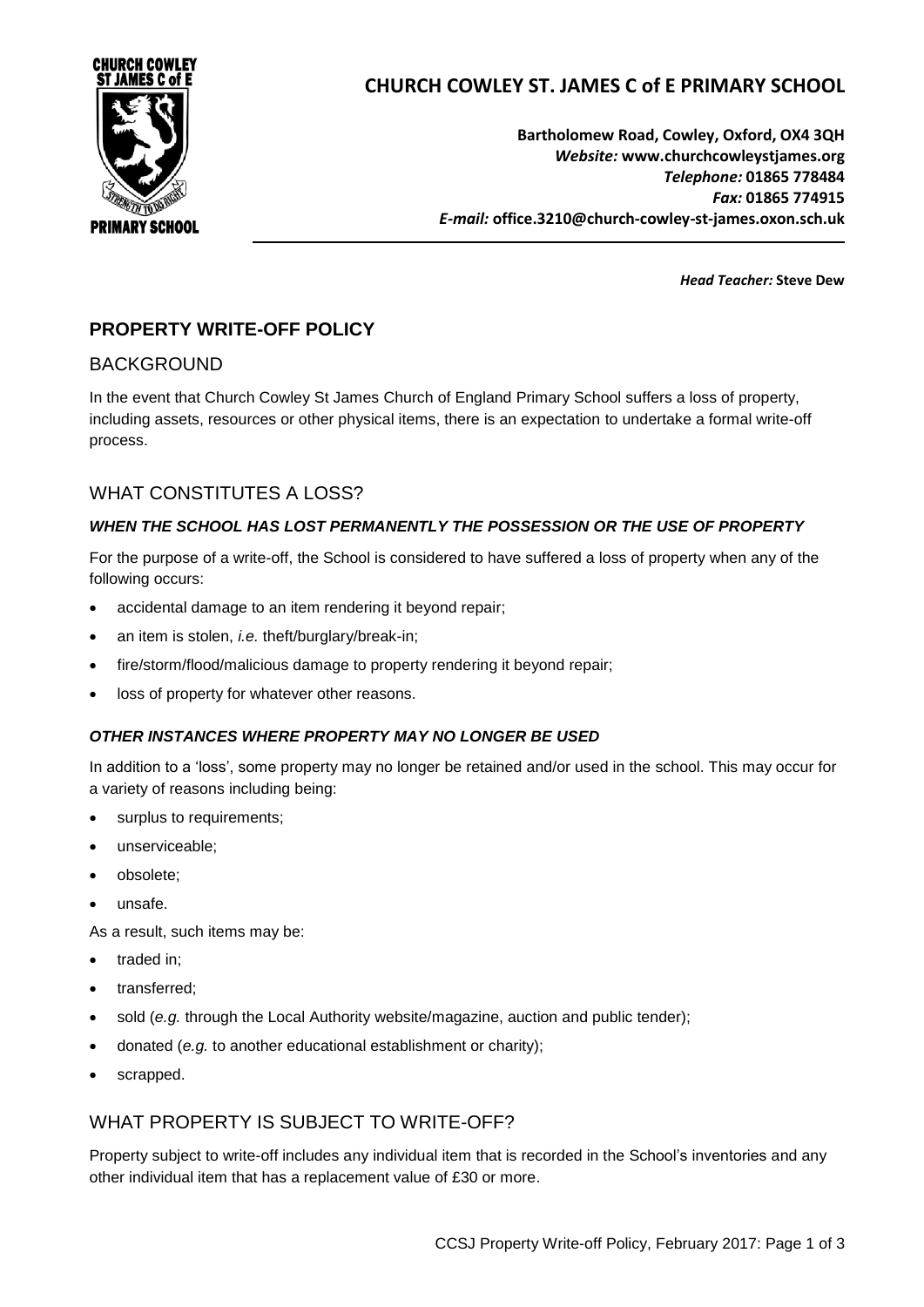# WHAT PROPERTY IS NOT SUBJECT TO WRITE-OFF?

#### *MINOR ITEMS (UNDER £30 EACH)*

These include consumable items/stationery that are surplus to requirements, unserviceable, obsolete or unsafe and need to be removed from school (*e.g.* old batteries, small tools for Design and Technology).

#### *ANYTHING THAT IS NOT OWNED BY THE SCHOOL*

The following items are not subject to a write-off process:

- items owned by staff;
- items owned by students;
- items on loan to the school;
- leased items.

### HOW TO APPLY FOR A WRITE-OFF

The following process must be followed for a write-off of property:

- 1. Identify property for write-off and the reason for the write-off (see above);
- 2. Discuss and receive agreement from the Head Teacher, another member of the Senior Leadership Team or the School Manager if one or more of the following applies:
	- $\bullet$  the replacement cost is over £30;
	- the write-off of the property will leave a gap in provision for one or more classes (and a replacement may be required);
	- There is a possibility that other teachers (current or in the future) would be able to use the property.
- 3. When agreement has been given, see the School Manager and jointly complete and sign in the write-off register.
- 4. The School Manager will then arrange for the inventory to be updated to reflect the write-off.
- 5. If the item is security marked, the School Manager will arrange to inform the company and have the item removed from their security register.

# AUTHORIZATION LEVELS

The Head Teacher will not normally inform the Governing Body about routine write-offs. However, the Budget Scrutiny Committee and/or the Full Governing Body will be informed when:

- there has been a criminal offence (*e.g.* a theft from the school);
- the write-off is for a major item that has a replacement value of more than £200 (the Budget Scrutiny Committee) or more than £500 (the Full Governing Body);
- the write-off is of a number of duplicate items with a total replacement value of over £1000 (*e.g.* three or more computers).

The write-off register will be reviewed annually by the Budget Scrutiny Committee.

### DISPOSAL OF WRITTEN-OFF PROPERTY

Written-off items (as well as other minor assets or resources which are surplus to requirements, unserviceable or obsolete) must be disposed of by recycling in the approved manner (*e.g.* in line with WEEE regulations), dumping or destroying.